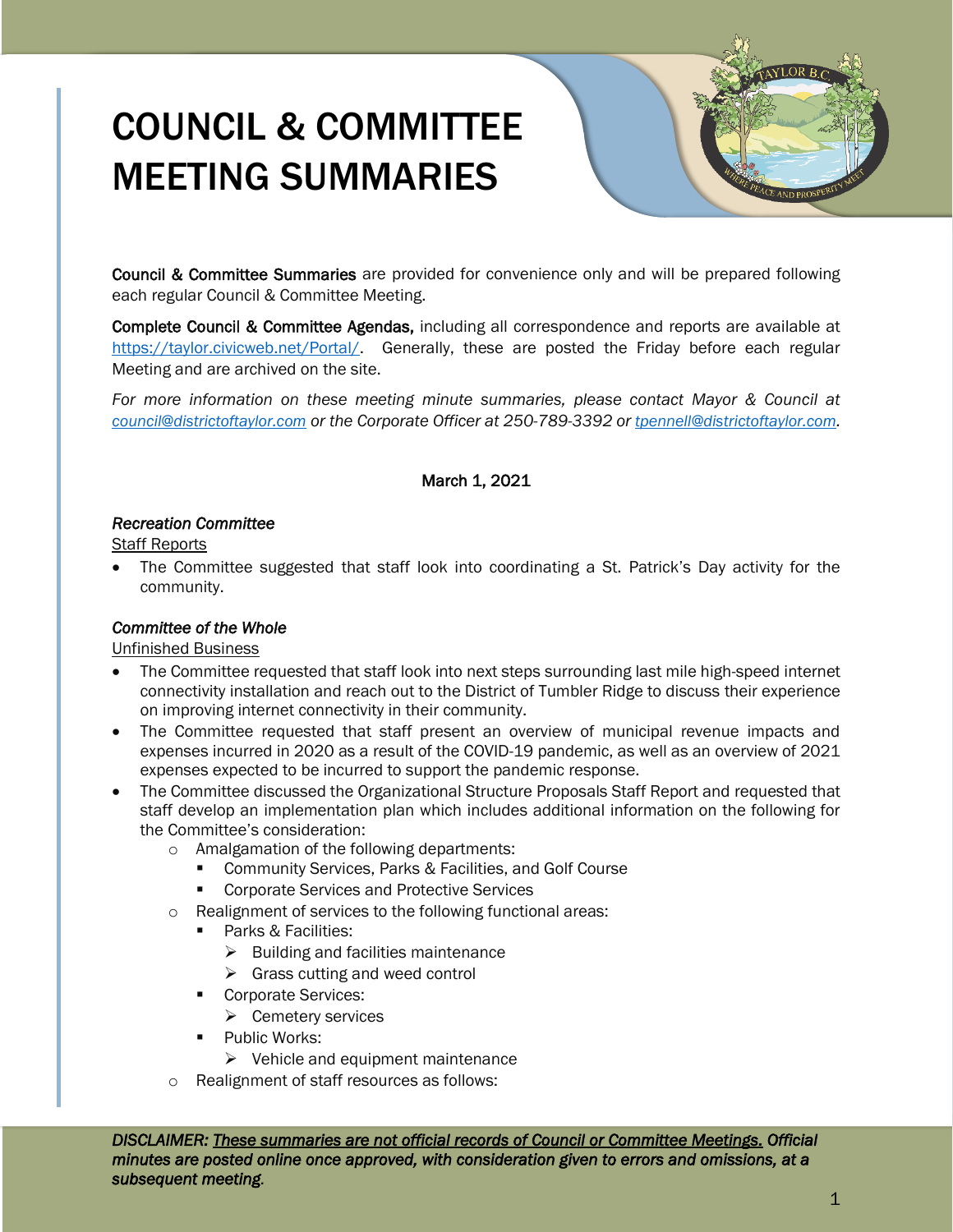# COUNCIL & COMMITTEE MEETING SUMMARIES

- Seasonal Casual Labourer positions for grass cutting and mosquito control services from Public Works to Parks & Facilities
- **EXTER** Janitorial position from Corporate Services to Parks & Facilities
- Operations Administrative Assistant position from Protective Services and Public Works to Corporate Services
- Consideration of the Facilities Coordinator's reporting relationship within the amalgamated Recreation and Community Development Department
- o Establishment of the following positions and appointments:
	- Full-time Corporate Services Clerk
	- Appointment of a Deputy Corporate Officer, within the existing Corporate Services team
- o Consideration of the following positions:
	- **Fileet Manager/Mechanic position as part of the Public Works Department, within the** existing full-time equivalent employee allocation
	- Community Services Assistant/Pool Supervisor position for 2022, after the department amalgamations
	- Firefighter/Bylaw Enforcement position, after further public engagement is completed on the level of service for protective and policing services
- The Committee requested that staff prepare a follow-up report which outlines the preferred organizational structure, as well as preliminary financial compensation considerations for 2021 for the March 15, 2021 Committee of the Whole Meeting, if possible.

## *Regular Council*

#### Guest & Delegate

 Andy Ackerman presented an overview of the 2020 Grant Writing Support and strategic governance services provided to various community and non-profit groups.

#### Correspondence

- Council resolved to authorize the Mayor to sign a letter in support of Geoscience BC's funding request to the Ministry of Energy, Mines and Low Carbon Innovation.
- Council resolved that Ashlee Kirschner be appointed as a Board Member of the Taylor Public Library for term of nine months, from March 1, 2021 to November 30, 2021.
- Council resolved to provide sponsorship basket to the BC Recreation and Parks Association Virtual Symposium event through donation of the following items:
	- o Two 18-hole golf certificates including cart rental at the Lone Wolf Golf Club
	- o One gift card to the Lone Wolf Golf Club Restaurant valued at \$75.00
	- o Two Lone Wolf Golf Club shirts
	- o Two sleeves of golf balls
- Council resolved to provide a \$500 bronze sponsorship for the Vertical Slam Ultimate Challenge event being held on Saturday, June 5, 2021.
- Council requested that staff establish community advertising surrounding the changes to the Provincial Home Owner Grant Program, including how the public can receive support for this

*DISCLAIMER: These summaries are not official records of Council or Committee Meetings. Official minutes are posted online once approved, with consideration given to errors and omissions, at a subsequent meeting.*